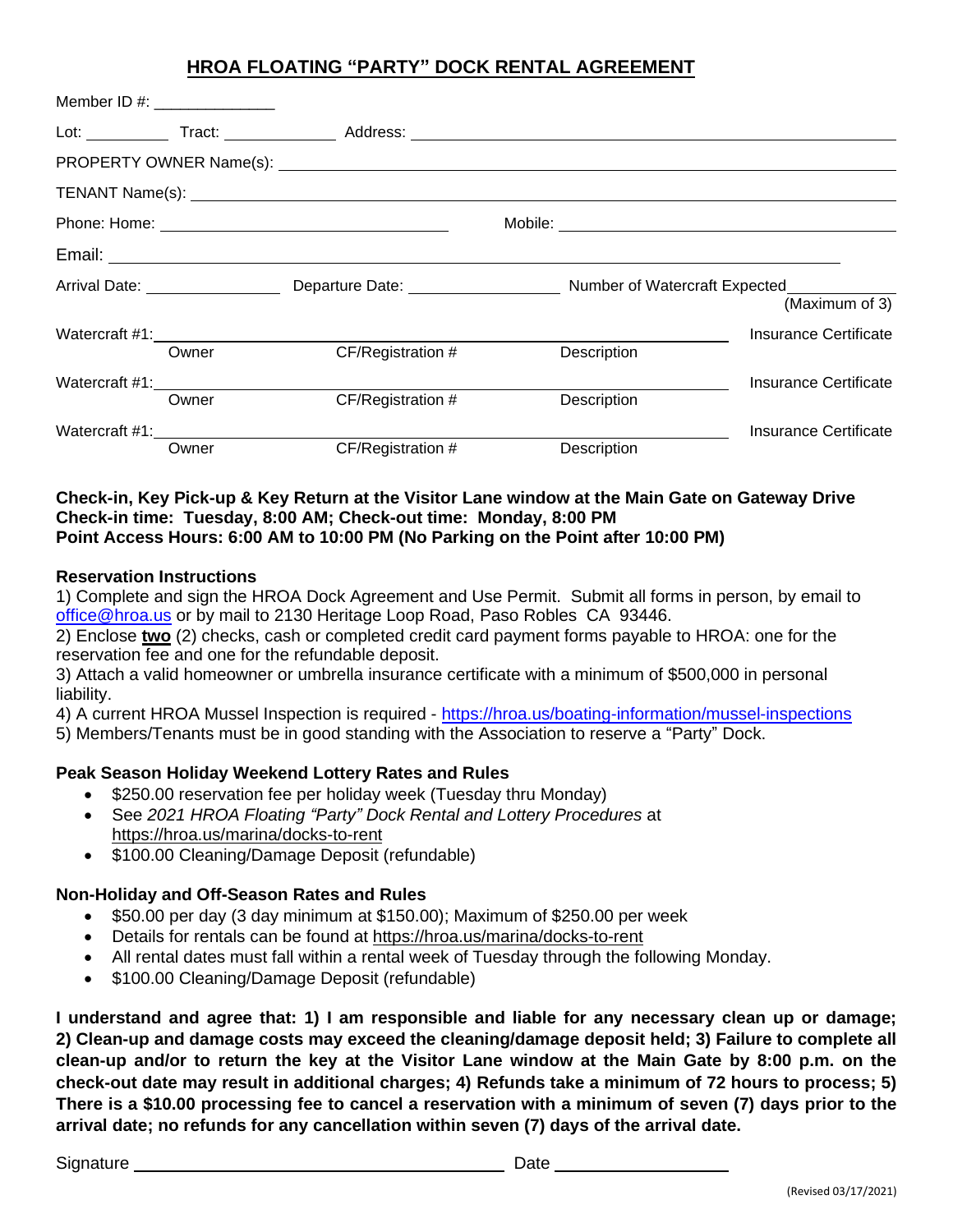### **HROA FLOATING DOCK USE PERMIT**

This AGREEMENT is between (MEMBER/TENANT) and the Heritage Ranch Owners Association (HROA) for the use of the HROA DOCK.

In consideration for the use of an HROA DOCK on (date) to the to the consideration for the use of an HROA DOCK on (date).

A MEMBER/TENANT agrees to indemnify and hold HROA and the property of HROA free and harmless from any and all claims, liability, loss, damage or expenses resulting from the MEMBER/TENANT's use of said HROA DOCK, specifically, including (without limitation) any claim, liability, loss or damage arising by reason of death or injury of any person or persons, including the MEMBER/TENANT, or by reason of damage to or destruction of any property, including property owned by the MEMBER/TENANT, any of the MEMBER/TENANTs guests, or any person acting as an employee, contractor or agent of MEMBER/TENANT who are on the HROA premises as a result of the MEMBER/TENANTs activities, and caused or allegedly caused by either the condition of the said premises or some act of omission. HROA shall not be liable to the MEMBER/TENANT for any loss due to theft, vandalism, fire, collision, natural disaster, or water level fluctuation unless found negligent, including whenever immediate physical action is required by any MEMBER/TENANT representative, to prevent further damage to either personal property or the environment.

MEMBER/TENANT agrees that the HROA DOCK will only be used by the MEMBER/TENANT and their guests.

MEMBER/TENANT agrees that they are responsible for all activities of their guests.

MEMBER/TENANT may not sublet the HROA DOCK under any circumstances.

MEMBER/TENANT agrees that they shall only use the HROA DOCK for personal purposes and shall not use the HROA DOCK for any commercial or other purposes.

MEMBER/TENANT agrees that there shall be no jumping or diving off of the HROA DOCK.

MEMBER/TENANT agrees to refrain from destroying, defacing, damaging, impairing or removing any part of the HROA DOCK or permitting any person to commit such acts.

MEMBER/TENANT agrees to refrain from attaching anything to the HROA DOCK including but not limited to lockers, bumpers or carpets.

MEMBER/TENANT agrees to tie up all watercraft in a safe and proper manner (per the instruction sheet provided with this USE PERMIT) so as not to damage the HROA DOCK or other watercraft.

MEMBER/TENANT agrees to keep the gate locked at all times, and not to duplicate or transfer the key provided. Upon termination of the USE PERMIT, the MEMBER/TENANT agrees to return the key as stated in the RENTAL AGREEMENT. The MEMBER/TENANT understands there will be a **\$25.00** key replacement charge if the key is lost or not returned.

MEMBER/TENANT agrees to remove the watercraft from the HROA DOCK on or before the check-out date and time, and when requested by HROA for emergency repairs, operations or safety. In the event the MEMBER/TENANT fails to remove their watercraft by the check-out date and time, HROA shall have the right to cite and remove the watercraft and charge the MEMBER/TENANT for storage.